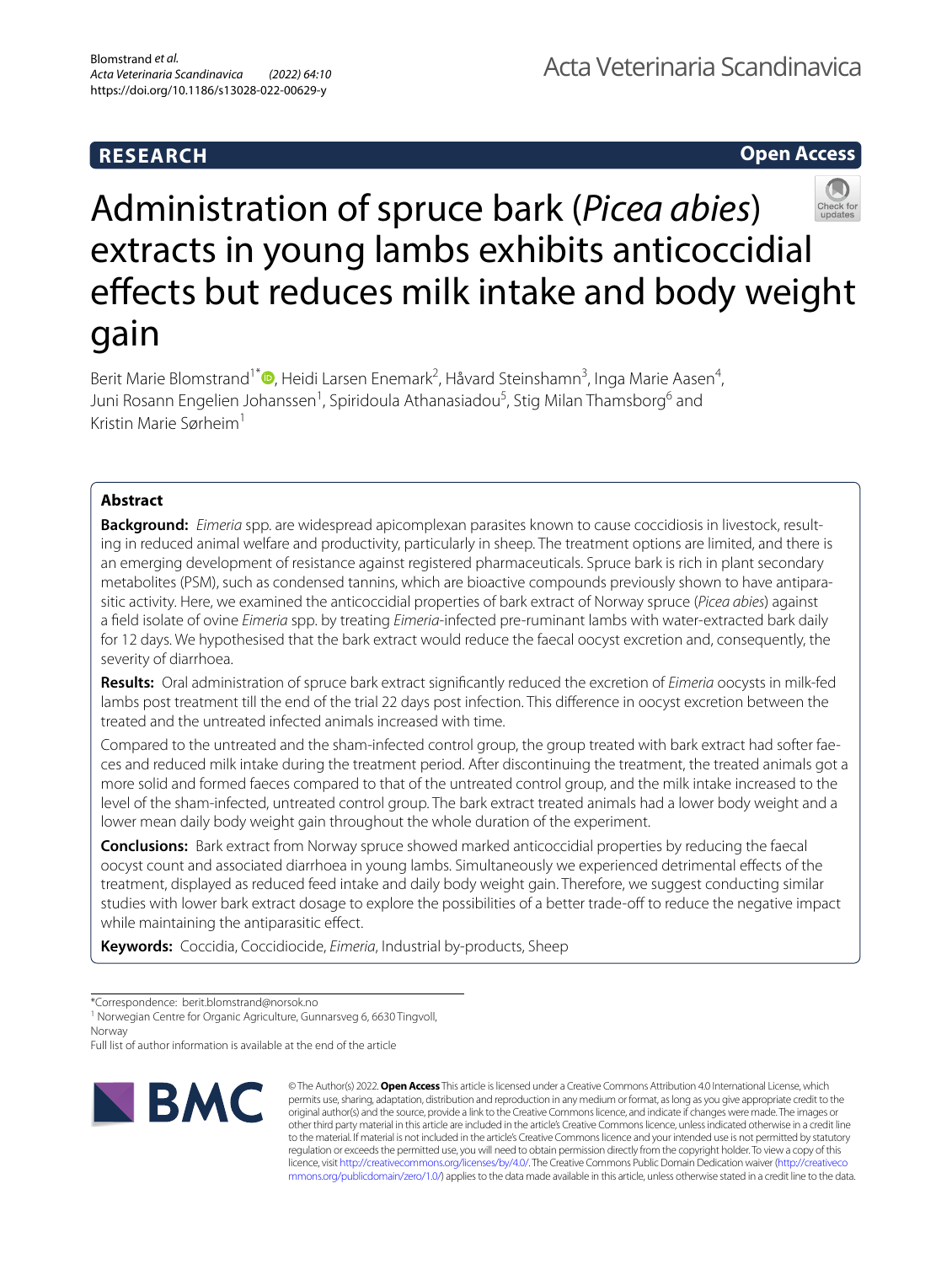### **Background**

Coccidiosis is a common disease of livestock caused by various protozoa genera belonging to the phylum *Apicomplexa*. In small ruminants, the monoxenous parasites of the genus *Eimeria* have the potential to negatively impact animal welfare and productivity by causing diarrhoea, reduced growth, and increased mortality, particularly in young animals [\[1](#page-8-0)]. Oocysts excreted in the faeces are infective within a few days depending on the parasite species and the temperature, and naïve animals are infected by ingesting sporulated oocysts.

*Eimeria* spp. are common causes of diarrhoea in lambs in Norway [\[2](#page-8-1), [3](#page-8-2)]. Eleven ovine *Eimeria* spp. have been described, of which *E. crandallis* and *E. ovinoidalis* are considered major pathogens [[4](#page-8-3)]. In Norway, coccidiosis is mainly related to spring grazing and appear 2–3 weeks after release to pasture [[3,](#page-8-2) [5](#page-8-4)].

To our knowledge only two pharmaceuticals are available for treatment of coccidiosis in mammalian livestock in Europe: Toltrazuril and diclazuril, and they are mainly meant for metaphylactic use [[6\]](#page-8-5). A survey conducted in 2017 showed that anticoccidials were applied in>80% of Norwegian sheep focks, and most lambs were treated without a laboratory diagnosis or clinical signs of coccidiosis [[3\]](#page-8-2). Odden et al. [\[7](#page-8-6)] hypothesised that uncontrolled and exaggerated use of anticoccidials in lambs may promote the development of drug resistance as previously shown for anthelmintics, and in 2018 anticoccidial resistance against toltrazuril was detected for the frst time in ovine coccidia.

Several review articles have pointed out that plant secondary metabolites (PSM) possess antiparasitic properties, both in vitro and in vivo  $[8-15]$  $[8-15]$ . For instance, condensed tannins (CT) have proven antiparasitic efects [[16–](#page-8-9)[21](#page-9-0)]. Few studies have tested the activity of diferent PSM against *Eimeria* spp. in vivo [\[10,](#page-8-10) [22](#page-9-1)[–26\]](#page-9-2), and even fewer have tested CTs against coccidia infections of sheep  $[27-29]$  $[27-29]$ . Bark extracts from coniferous trees are rich in CT, and a recent study has shown that pine extracts have in vitro activity against *Cryptosporidium parvum*, another apicomplexan parasite [[16](#page-8-9), [30\]](#page-9-5). To our knowledge, CT-containing bark extracts from Norway spruce (*Picea abies*) have not previously been tested systematically against ovine *Eimeria* spp. in vivo in milk feeding lambs this young.

Norway has a large forestry industry. A production volume of 7.21 million m<sup>3</sup> spruce (*P. abies*) and pine (*Pinus sylvestris*) logs utilised in the sawmill and wood processing industry was estimated for 2019, which is equivalent to a total of 721,000  $m^3$  wet bark [[31\]](#page-9-6). The possibility to exploit large amounts of excess bark from the Norwegian forestry industry ofers a strong incentive to further explore novel approaches to control coccidiosis. In this

study, we assessed the anticoccidial efect of a waterbased extract of bark from Norway spruce (*Picea abies*) in milk-fed lambs. We hypothesized that bark extract would reduce the faecal oocyst excretion and consequently reduce the severity of diarrhoea in lambs infected with mixed *Eimeria* spp.

# **Methods**

## **Animals**

To ensure parasite-free experimental animals, a total of 24 lambs of the Norwegian White Sheep breed ("Norsk kvit sau") where removed from their mothers at birth in April 2019, immediately washed with Optima pH 4 soap (Optima Produkter AS, Norheimsund, Norway) and dried with clean towels before being placed in a parasite free, indoor housing area (Deluxe SL calf hutches, Agri-Plastics, Galway, Ireland) [[32\]](#page-9-7). Mean body weight (BW) of all lambs at birth was  $4.7 \text{ kg} \pm 0.18 \text{ (mean} \pm \text{SEM)}$ .

All experimentation was conducted in line with FOTS Norwegian Food Safety Authority, license number 18555, according to The Federation of European Laboratory Animal Science Associations (FELASA) guidelines and recommendations.

### **Study design**

The lambs were grouped in blocks by sex and birth weight and randomly allocated into three experimental groups  $(n=8)$  within a week after birth: IB (infected animals treated with bark extract), IC (infected, untreated control group), and SC (sham-infected, untreated control group; for milk consumption and BW comparison). There was no diference in mean birth weight between the groups (*P*>0.05). Animals in IB and IC, housed in pairs or three together  $(0.7-1 \text{ m}^2 \text{ per lamb})$  and the lambs in SC in one group of eight  $(1 \text{ m}^2 \text{ per lambda})$ , were acclimatised in their respective huts prior to infection.

The lambs were observed twice daily with regards to health status and adverse reactions to infection and bark extract treatment. In case of adverse reactions to the bark extract treatment, we would reduce the bark extract concentration and/or the treatment frequency. If considered necessary, the animals would receive the appropriate treatment, i.e. electrolyte solutions per os. If no response was obtained, the animals would be removed from the trial.

### **Parasite infection**

The field isolate of mixed ovine *Eimeria* spp. was obtained from 3 to 6 weeks old, naturally infected lambs housed at the Norwegian University of Life Sciences in Sandnes, Norway. The oocysts were recovered from lambs 10 months prior to this study and stored at  $2-7$  °C until use. The oocysts were purified according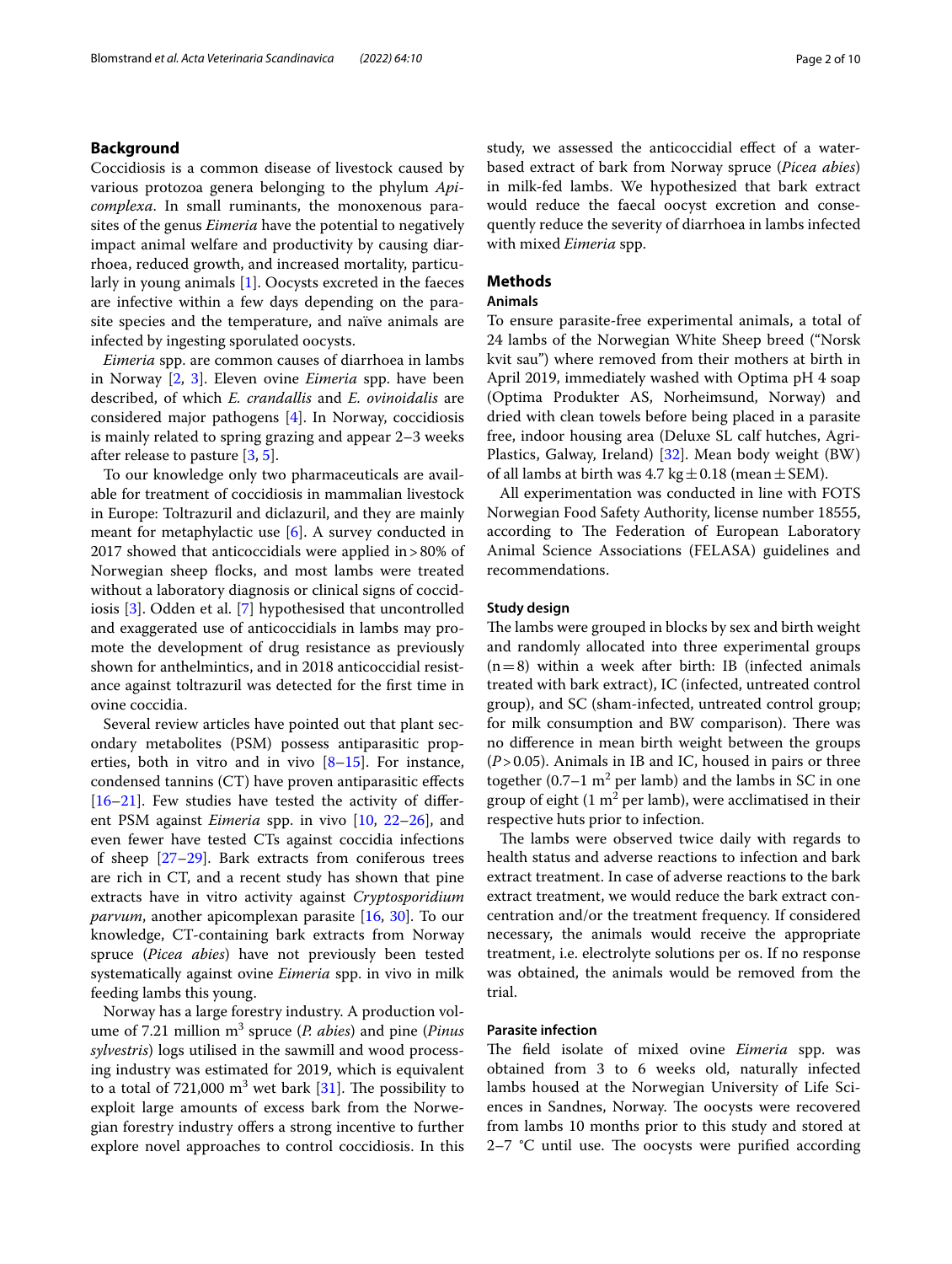to Eckert et al. with some modifications [[32\]](#page-9-7). In short, faeces were mixed with tap water  $(1:10)$  for 30 s in a blender and fltered through a sieve (250 µm pore size). The fluid was collected in 50 mL tubes and centrifuged  $(1550 \times g, 5 \text{ min})$ . Then, the top 35 mL was removed with a syringe and discarded, and flotation fluid (concentrated salt-sucrose fuid, specifc gravity 1.28) was added to the precipitate  $(3:1)$  and thoroughly mixed. The mixture was left for 30 min for the oocyst to foat. Subsequently, the upper 15 mL containing the oocysts were collected with a syringe and washed twice in tap water  $(1550 \times g, 5 \text{ min})$ . Finally, the oocysts were washed in phosphate bufered saline (PBS)  $(1550 \times g, 5 \text{ min})$ , poured into a borosilicate bottle, and left to sporulate for 10 days under constant aeration at room temperature using an aquarium aeration device.

The oocyst concentration and degree of sporulation was calculated using a modifed McMaster method with a sensitivity of 5 oocysts per gram, and the solution was diluted down to 20,000 sporulated oocysts/mL in tap water and stored at  $2-7$  °C until use the following day [[33,](#page-9-8) [34](#page-9-9)]. Speciation of the inoculum was done by examining>500 oocysts and revealed 62% highly pathogenic *Eimeria* spp.: 54% *E. ovinoidalis* and 8% *E. crandallis*. The remaining 38% consisted of *E. parva* (18%), *E. faurei* (16%), *E. pallida* (1%), *E. ahsata* (1%), *E. weybridgensis* (<1%), *E. bakuensis* (<1%), and *E. intricata* (<1%).

At the age of 23–26 days (D0), IB and IC were infected for three consecutive days by oral gavage (gastric tube) with 100.000 *Eimeria* oocysts (5 mL) per day [[32](#page-9-7)]. We aimed for the experimental animals to have mild to moderate clinical symptoms of coccidiosis. SC was drenched with 5 mL tap water (Table [1\)](#page-2-0).

### **Feeding**

The lambs were fed high-quality sheep colostrum stored frozen (−80 °C) from the previous lambing season. Good quality barn dried hay (grass-clover mixture) harvested in 2018 was purchased from a local farmer, allocated in plastic bags of 10 kg and frozen at−25 °C for eight weeks (decontamination). The fodder was stored in the bags until feeding. The milk replacer (Pluss Ulla) and concentrates (FORMEL Lam) were purchased from the feed supplier Felleskjøpet (Oslo, Norway). Each lamb was dosed with 150 mL colostrum within 1 h post-partum, followed by fve meals of 150 mL within the frst 24 h of

<span id="page-2-0"></span>

|  | Table 1 Experimental timeline showing time of infection, bark extract drenching, weighing, and faecal sampling and scoring |  |  |  |
|--|----------------------------------------------------------------------------------------------------------------------------|--|--|--|
|  |                                                                                                                            |  |  |  |

| Project day              | Eimeria oocyst<br>infection | <b>Bark extract</b><br>drenching | Weighing                   | <b>Faecal sampling</b>     | <b>Faecal scoring</b>      |
|--------------------------|-----------------------------|----------------------------------|----------------------------|----------------------------|----------------------------|
| $\mathbf 0$              | IB, IC                      | $\mathsf{IB}$                    | All                        | $\mathsf{All}$             | $\mathsf{All}$             |
| $\overline{\phantom{a}}$ | $\mathsf{IB}, \mathsf{IC}$  | $\mathsf{IB}$                    |                            |                            |                            |
| $\overline{2}$           | IB, IC                      | $\mathsf{IB}$                    |                            |                            |                            |
| 3                        |                             | $\mathsf{IB}$                    |                            |                            |                            |
| $\overline{4}$           |                             | $\mathsf{IB}$                    |                            |                            |                            |
| 5                        |                             | $\mathsf{IB}$                    |                            |                            |                            |
| 6                        |                             | IB                               |                            |                            |                            |
| $\overline{7}$           |                             | IB                               | $\mathsf{IB}, \mathsf{IC}$ |                            |                            |
| $\,8\,$                  |                             | IB                               |                            |                            |                            |
| $\overline{9}$           |                             | $\mathsf{IB}$                    | $\mathsf{SC}$              | All                        | $\mathsf{All}$             |
| 10                       |                             | $\mathsf{IB}$                    |                            |                            | $\mathsf{IB}, \mathsf{IC}$ |
| 11                       |                             | $\mathsf{IB}$                    |                            |                            | $\mathsf{IB}, \mathsf{IC}$ |
| 12                       |                             |                                  |                            | $\mathsf{All}$             | $\mathsf{IB}, \mathsf{IC}$ |
| 13                       |                             |                                  |                            |                            |                            |
| 14                       |                             |                                  |                            | $\mathsf{All}$             | $\mathsf{IB}, \mathsf{IC}$ |
| 15                       |                             |                                  |                            | $\mathsf{IB}, \mathsf{IC}$ | $\mathsf{IB}, \mathsf{IC}$ |
| 16                       |                             |                                  |                            | $\mathsf{IB}, \mathsf{IC}$ | $\mathsf{IB}, \mathsf{IC}$ |
| 17                       |                             |                                  |                            | $\mathsf{IB}, \mathsf{IC}$ | $\mathsf{IB}, \mathsf{IC}$ |
| 18                       |                             |                                  |                            | $\mathsf{IB}, \mathsf{IC}$ | $\mathsf{IB}, \mathsf{IC}$ |
| 19                       |                             |                                  |                            | $\mathsf{IB}, \mathsf{IC}$ | $\mathsf{IB}, \mathsf{IC}$ |
| 20                       |                             |                                  |                            | $\mathsf{All}$             | $\mathsf{All}$             |
| 21                       |                             |                                  | $\mathsf{All}$             |                            |                            |
| 22                       |                             |                                  | Slaughter                  | All                        | $\mathsf{All}$             |

*IB* infected lambs treated with bark extracts, *IC* infected, untreated control animals, *SC* sham-infected, untreated control animals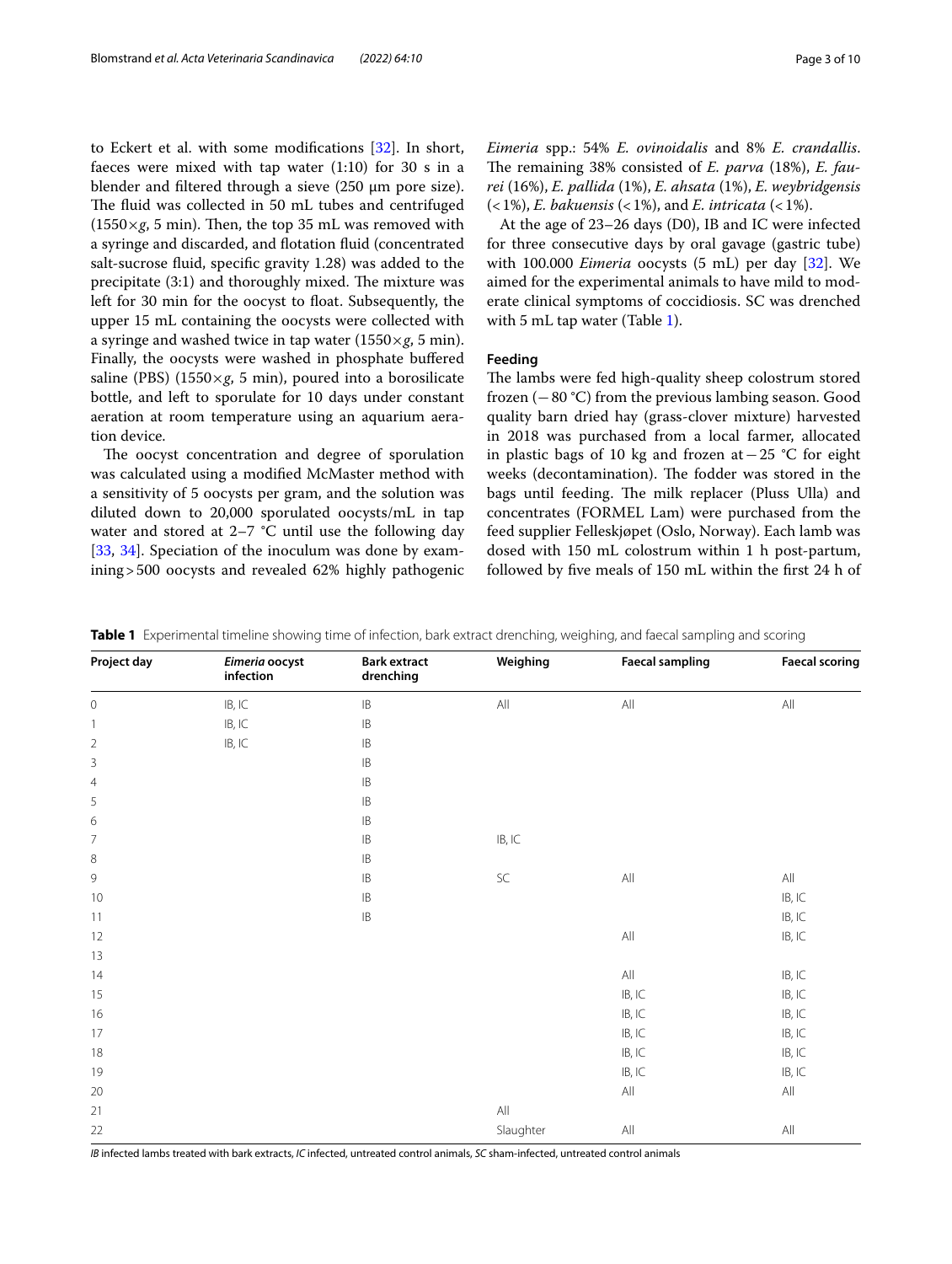<span id="page-3-0"></span>**Table 2** Quantity (L/meal and L/d) of milk replacer offered to the lambs during the experiment

| Week number |     |      |     |     | 5–7 |
|-------------|-----|------|-----|-----|-----|
| $L/m$ eal   | 0.3 | 0.5  | (1) | D 5 | 0.4 |
| l /d        | N 9 | 5. ا |     | 15. |     |

their lives. From the second day after birth, the lambs were fed milk replacer at the amounts shown in Table [2](#page-3-0), and water, hay, and concentrate ad libitum.

### **Bark extraction and determination of CT concentration**

Bark from *Picea abies* (Norway spruce) was collected from a sawmill located in Møre og Romsdal, Norway (Bøfjorden sag AS, Surnadal) in March 2019. The bark was obtained by ring debarking, air dried to approximately 40% dry weight and milled to 10–30 mm particle size with an apple grinder.

The dry bark (66 kg) was divided in two batches and each batch was extracted twice for 1–1.5 h in a stirred tank at 80 °C, using 1000 L water in step 1 and 850 L in step 2, which corresponded to 28 L tap water per kg dried bark. After each extraction step, stirring was turned off to let the bark sink. The liquid phase was collected from the top by pumping and transferred to a holding tank. The combined extract (approximately 1300 L) was evaporated in a mechanical vapour recompression evaporator with forced recirculation (Epcon, Epcovap MVR 4) to a fnal concentrate volume of 82 L before freeze-drying.

Total CT in the extract was quantifed by the butanol-HCL assay with cyanidin-HCl as standard: the freeze-dried extract and cyanidin-HCl (standard) were dissolved in methanol (80% in water) and analysed using the conventional reagent without acetone, 2.5 h, and absorbance reading at 545 nm [[35\]](#page-9-10). The extract yield was 118 mg dry matter  $(DM)/g$  dry bark, and the analysed CT yield was 5.8 mg CT/g dry bark. The concentration of CT in the bark extract was  $49 \text{ mg CT/g}$ DM extract.

The dried extract was stored at – 20 °C until use.

### **Bark extract drenching**

Based upon previous trials, we decided to dose the lambs with a bark extract equivalent to 0.1% CT/kg metabolic bodyweight (mBW)/d [\[24,](#page-9-11) [28](#page-9-12)]. Initially, we mixed 17 g dry bark extract (equivalent to 0.85 g CT, ¼ of the planned daily dose) with 250 mL milk replacer and ofered this to the lambs to drink voluntarily. As the animals refused to drink this mixture, we chose to administer the bark extract dissolved in tap water with a stomach tube. Immediately prior to use, the bark extract was dissolved in tap water. From D0, IB lambs were drenched daily for 12 days. Each treatment was planned to be given as ca 250 mL (depending on BW) dissolved extract at the dose shown in Table [3](#page-3-1). D0, IB was

drenched once with CT equivalent to 0.05% of mBW in one meal  $\sim$  250 mL dissolved extract). This dose was repeated in the morning on D1. The lambs showed reduced appetite and experienced discomfort, hence on the evening of D1 we reduced the volume given by half. This clearly reduced the discomfort of the animals. Because of the high viscosity of the extract, the solution was difficult to administer, and for the fourth extract administration (D2) we decided to dilute the extract by half. To acclimatise the animals to the treatment, this was given once daily D2–D4. From D5, this amount of extract was given twice daily and consequently the fnal volume per day was approximately 500 mL with a CT concentration of approximately 7.6 mg CT/mL, a CT dose of  $0.05\%$  of mBW (Table [3\)](#page-3-1). The dosage was adjusted with each weighing of the animal. IC and SC were given the equivalent volume of tap water.

### **Sampling and laboratory analysis**

Individual faecal samples from each lamb were collected directly from rectum on D0, D9, D12 and daily from d14 (Table [1\)](#page-2-0). The faecal consistency was evaluated D0 and daily from D9 on a scale from one to five  $(1=$  hard pellets,  $2=$  soft, sticky pellets, 3=soft, paste-like with no pellet structure,  $4=$  watery,  $5=$  watery with blood and/or intestinal casts) [ $36$ ]. A score > 3 was considered as diarrhoea. The faecal samples were stored in 40 mL polypropylene screw-cap containers (VWR, Avantor®) at 2-7 °C until analysis. The oocyst excretion was quantifed as mentioned above using a modifed McMaster method [\[33](#page-9-8), [34\]](#page-9-9). All lambs were weighed at birth (D−26 to D−23) and on D−6, D0, D7, and D21. Due to practical challenges, SC was weighed at D9 instead of D7. The appetite was determined by registering the daily individual milk intake (Fig. [1\)](#page-4-0). The health status of the lambs was evaluated twice daily by visual inspection. We judged the animals' posture at resting and at movement, and behaviour was evaluated on the animals' preference for playing, eating, exploring the environment, and other physiological habits. If the general constitution of the animal was assessed to be

<span id="page-3-1"></span>**Table 3** Concentration of condensed tannins (CT) in bark extracts dosed (mg/mL) and the daily dosing of CT as percentage of lamb metabolic body weight (mBW)

| <b>Experiment day</b> | Number of<br>daily doses | Daily dose in %<br>CT of mBW | СT<br>concentration,<br>mg/mL |
|-----------------------|--------------------------|------------------------------|-------------------------------|
| $\Omega$              |                          | 0.05                         | 15.4                          |
|                       | 2                        | 0.075                        | 13.0                          |
| $2 - 4$               |                          | 0.025                        | 6.7                           |
| $5 - 6$               | $\mathcal{P}$            | 0.05                         | 6.7                           |
| $7 - 10$              | $\mathcal{P}$            | 0.05                         | 7.3                           |
| 11                    |                          | 0.025                        | 10.3                          |
|                       |                          |                              |                               |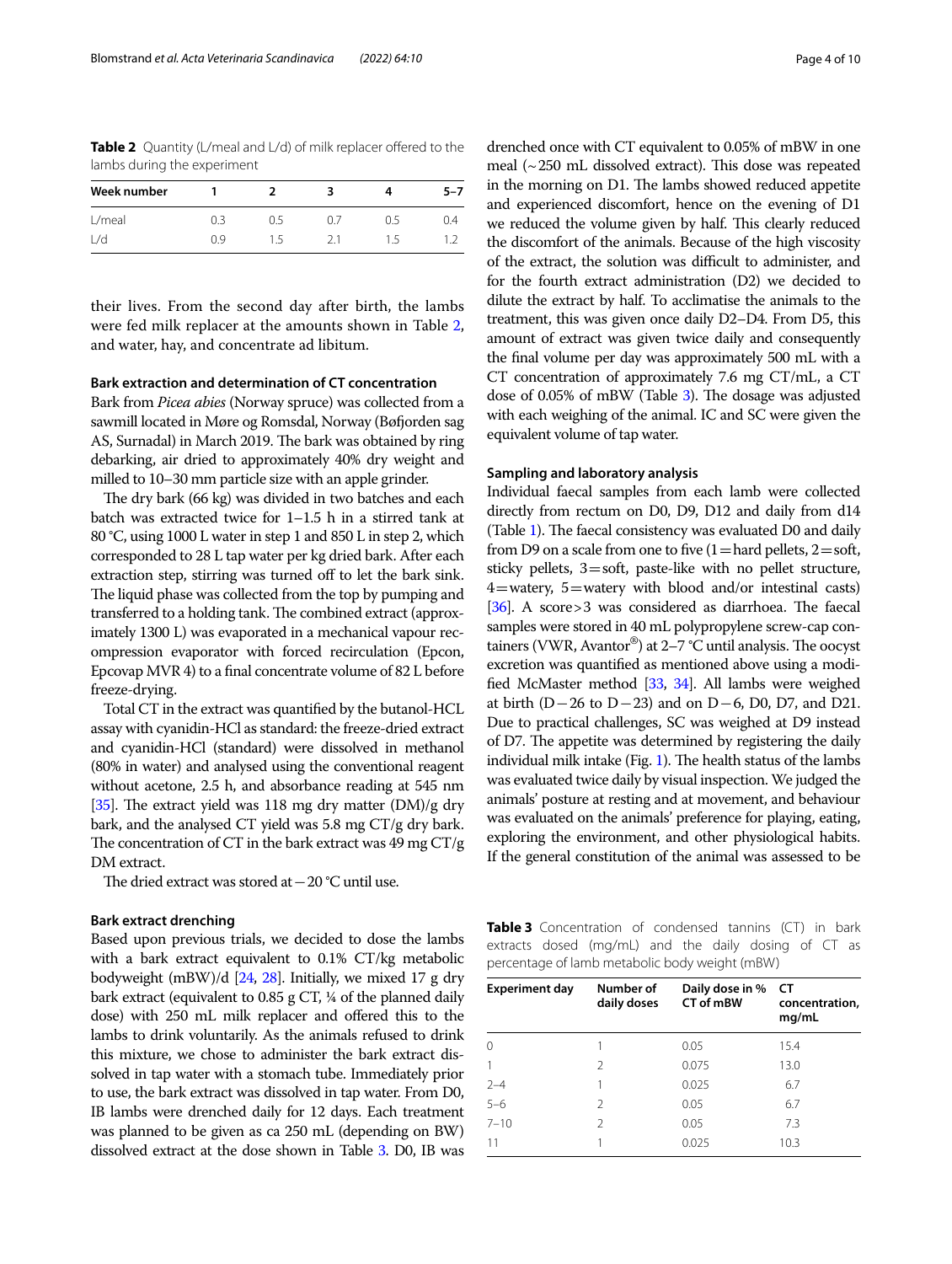within the physiological limits, we judged the animal to be healthy. At any deviation from expected physiological posture, behaviour, or habitus, we examined the animal more thoroughly by measuring the rectal body temperature, evaluating the pulse frequency and quality, appraise the mucus membranes, auscultating thorax and abdomen, and palpating abdomen and relevant superficial lymph nodes. All deviations were registered, and appropriate measures were taken with regards to animal health and welfare. On D22, the animals were transported to a nearby abattoir and euthanised using a captive bolt gun followed by exsanguination.

treatment-time interaction as fxed efects, and pen and individual as random efects. We used the least square means procedure to estimate mean values with 95% confdence intervals (CI) at each time point.

For SC, the values of faecal consistency score (FCS) were $\leq$  2 for all animals and days, and there was practically no variation, hence SC was not included in the statistical modelling of FCS.

FCS was modelled as an ordinal response variable and day was treated as a continuous variable. We ended up using a statistical model for the cumulative probabilities of the response variable, FCS:

$$
P(y_{ijk}(d) \leq q | B_{j(i)}, I_{k(ij)}) = \frac{\exp \left(\mu_q + \alpha_i + \beta \cdot d + \gamma_i \cdot d + B_{j(i)} + I_{k(ij)}\right)}{1 + \exp \left(\mu_q + \alpha_i + \beta \cdot d + \gamma_i \cdot d + B_{j(i)} + I_{k(ij)}\right)}, q = 1, 2, ..., 5
$$

# **Statistical methods**

The faecal excretion of *Eimeria* oocysts in infected lambs generally follows an exponential curve before it fattens out and fnally starts declining [\[37](#page-9-14)]. We assumed we could describe the faecal oocyst excretion per g of fae-<br>ces (OPG) by the following logistic equation:  $Y = Ce^{k(\frac{1}{t})}$ , , where C is the constant, e is the natural constant,  $k$  is the growth rate, and  $t$  is the time (day). We transformed the exponential expression into a linear equation:  $Y1 = a + b * t1$ , where Y1 is  $log(Y + 1)$ , a is  $log(C)$ , b is k depending on treatment (IB, IC or SC), and t1 is  $\frac{1}{t}$ . Data for oocyst excretion was analysed with a repeatedmeasure analysis for infected groups with and without bark extract, with time  $(t1$  as D0 of experiment) and

<span id="page-4-0"></span>

where  $y_{ijk}(d)$  is FCS for individual *k*, from housing *j* within treatment *i* on day *d*.  $\alpha_i$  is the main effect of treatment *i*,  $\beta$  is the main effect of day,  $\gamma_i$  is the interaction effect between treatment *i* and day,  $i$  = IB, IC.  $B_{j(i)}$  is the random effect of house *j* within treatment *i*, and  $I_{k(ij)}$  is the random efect of individual *k* within house *j* and treatment *i*. The  $\mu_q$ 's are intercepts, where  $\mu_1 \le \mu_2 \le \mu_3 \le \mu_4 \le \mu_5$  ( $\mu$  $\epsilon_5 = \infty$ ). Our null hypothesis (*H*<sub>0</sub>) was that there was no efect of treatment or of treatment by day interaction on FCS:  $H_0: \alpha_1 = \alpha_2$  and  $\gamma_1 = \gamma_2$ . Sex had no impact on FCS and was not included in the model. The model was estimated, and the hypothesis tested using the glimmix procedure in SAS (SAS 9.4, SAS Institute Inc., Cary, NC, USA). *The null* hypotheses were tested using Bonferroni adjustment.

BW and milk consumption were analysed using the glimmix procedure in SAS (SAS 9.4, SAS Institute Inc., Cary, NC, USA). Treatment (IB, IC, SC), sex (male or female), and day in experiment (continuous) and their interactions were included as fxed efects and pen within treatment as random efect. Sex had no efect and was removed from the fnal model. For BW, we included BW at the start of experiment  $(D=0)$  as a co-variate. The body weight gain for each treatment was calculated from the solutions for the fxed efects (estimated regression coefficients). Bonferroni's test was used for pairwise comparisons of LSmeans ( $P \leq 0.05$ ).

# **Results**

### **Clinical observations**

One lamb in the IB group showed mild signs of colic on D1, which subdued after a few minutes. D7 and D8, two lambs (IB) refused to drink milk. Instead, they were offered an electrolyte solution, which they drank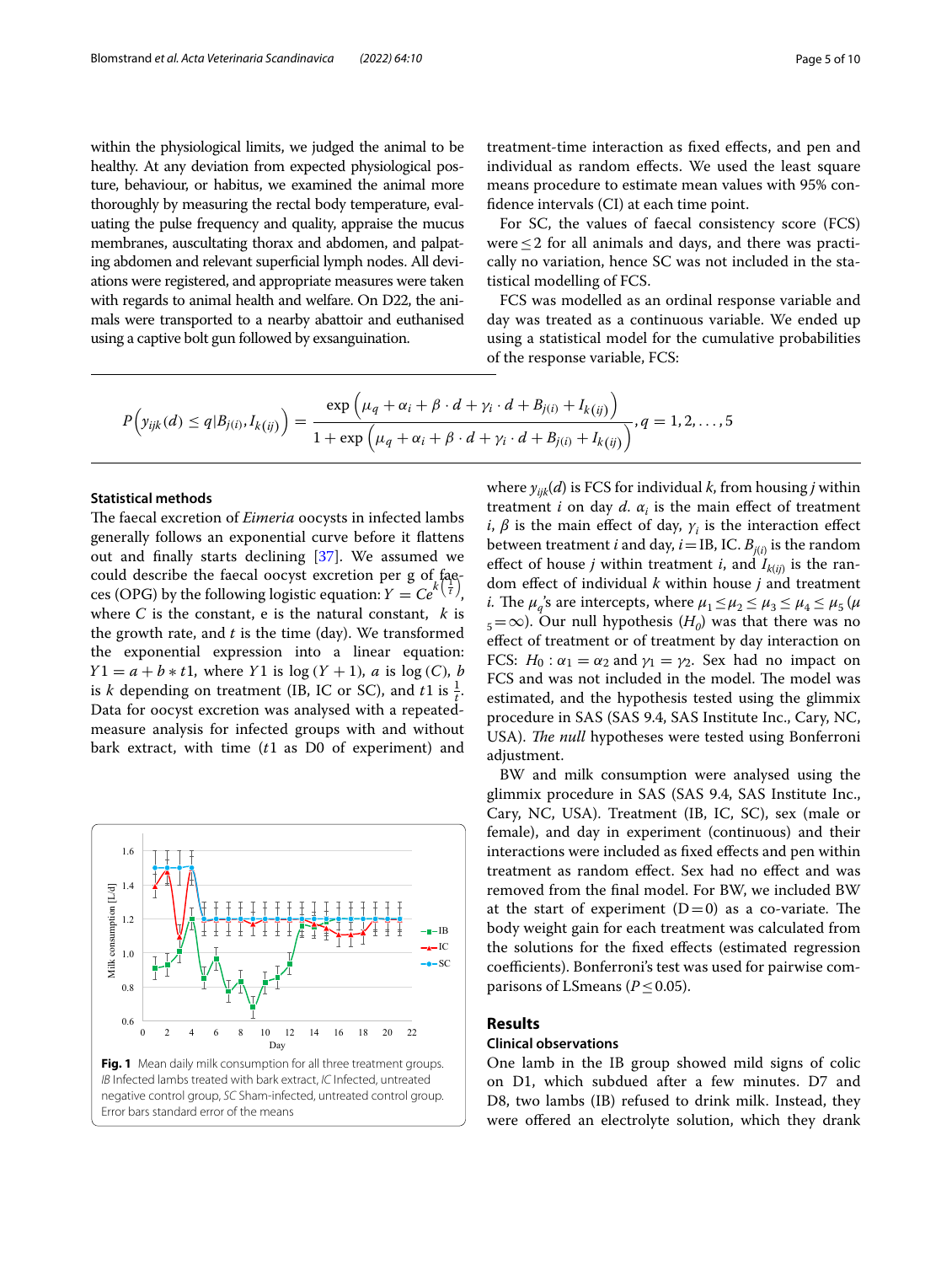voluntarily. D9, one lamb in the SC group developed mild signs of colic, which abated after a few minutes of massaging the abdomen. On D4 of the experiment, a lamb (IB) died shortly after bark extract drenching. Necropsy results suggested an intrapulmonary rather than transoesophageal administration of the bark extract, resulting in death due to asphyxiation. This lamb was immediately replaced by a lamb from SC (lamb 10), which was infected for three consecutive days and given bark extract daily for the following 12 days. Data was tested statistically both with and without data from lamb 10, with no diference in outcome, hence we decided to include data from lamb 10 in the analyses. One lamb (IB) was diagnosed with polyarthritis on D20 and was euthanised D21 using a captive bolt gun and subsequent exsanguination.

### **Faecal oocyst count (FOC)**

The lambs in IC started excreting oocysts on D14, and those in IB on D15, with 88% and 63% of the lambs excreting oocysts in group IC and IB, respectively. There was an extract by day interaction where the diference in oocysts per gram (OPG) between IB and IC increased with time  $(P<0.05$ , Fig. [2\)](#page-5-0). Compared to IC, IB had a lower mean oocyst count on D14 and onwards (*P*<0.001), with an arithmetic mean oocyst count on D22 of 25,838 OPG in IB and 613,250 OPG in IC (SEM 16,854 and 173,190, respectively).

### **Faecal consistency score (FCS)**

Before the start of the experiment (D0), all animals had pelleted, dry faeces. During the trial period (D0–D22), FCS differed between the two infected groups. From D0 to D11, IB lambs had higher FCS compared to IC, with 4 lambs (13%) in IB having FCS>3 (i.e. diarrhoea) on D11 vs*.* 0 lambs in IC. For the post treatment period (D12-D22), the number of incidents with FCS>3 was 1 vs*.* 22 in the IB lambs com-pared to IC lambs (Additional file [1](#page-8-11)). Thus, during the post



<span id="page-5-0"></span>

treatment period, the animals treated with bark extracts (IB) were less prone to diarrhoea compared to the untreated animals  $(IC)$ . This is illustrated in Fig. [3,](#page-5-1) which shows the estimated probability for FCS being less than or equal to a certain value. For IB, the probability of a decrease in FCS (i.e. more solid faeces) was lower at the beginning of the experiment compared to after D11, and the probability of a lower FCS increased with time. For lambs in IC, on the other hand, we observed a high probability of low FCS during the prepatent period (before D11), but this probability decreased with time (i.e. the animals were more likely to experience diarrhoea as time passed). The estimated parameters of treatment effect  $(\alpha_{IB})$  and effect of treatment-day interaction ( $\gamma_{IB}$ ) for IB were  $-$  6.2 and 0.5, respectively, and day effect  $(\beta)$  for both IB and IC was -0.4. The equivalent parameters for IC,  $\alpha_{IC}$  and  $\gamma_{IC}$ , were 0. Our null hypothesis  $(H_0: \alpha_1 = \alpha_2$  and  $\gamma_1 = \gamma_2$ ) that treatment with bark extract had no effect on FCS and that there was no extract-day interaction, had to be rejected (*P*<0.001).

### **Weight gains and milk consumption**

There was a significant day by extract interaction on mean BW (*P*<0.05). At D0, there was no diference in BW between the groups (*P*>0.05). On D21, IB had a lower mean BW compared to IC and SC (*P*<0.05). From D0 to D22, the estimated mean daily weight gain was 292 g/D, 387 g/D, and 415 g/D for IB, IC, and SC, respectively, with IB lambs having a lower weight gain than SC  $(P<0.05)$ .

There was a significant day by extract interaction on milk consumption  $(P<0.05)$ . IB had a lower milk consumption compared to IC during the whole treatment period (D0–D11) (Fig. [1](#page-4-0)). Compared to SC, IC experienced a reduction in milk consumption during D0–D2 when they were inoculated with *Eimeria* oocysts (Fig. [1](#page-4-0)),



<span id="page-5-1"></span>**Fig. 3** Estimated probability for faecal consistency scores (FCS) being less than or equal to 1, 2, 3, or 4 and 5 in lambs infected with *Eimeria* spp., treated (IB) or not treated with (IC) bark extract. The vertical arrows symbolise the time when bark extract was administered (D0– D11). IB and IC were infected for three consecutive days (D0–D2). FCS 1: hard pellets, 2: soft, sticky pellets, 3: soft, paste-like faeces with no pellet structure, 4: watery faeces, 5: watery faeces with blood and/or intestinal tissue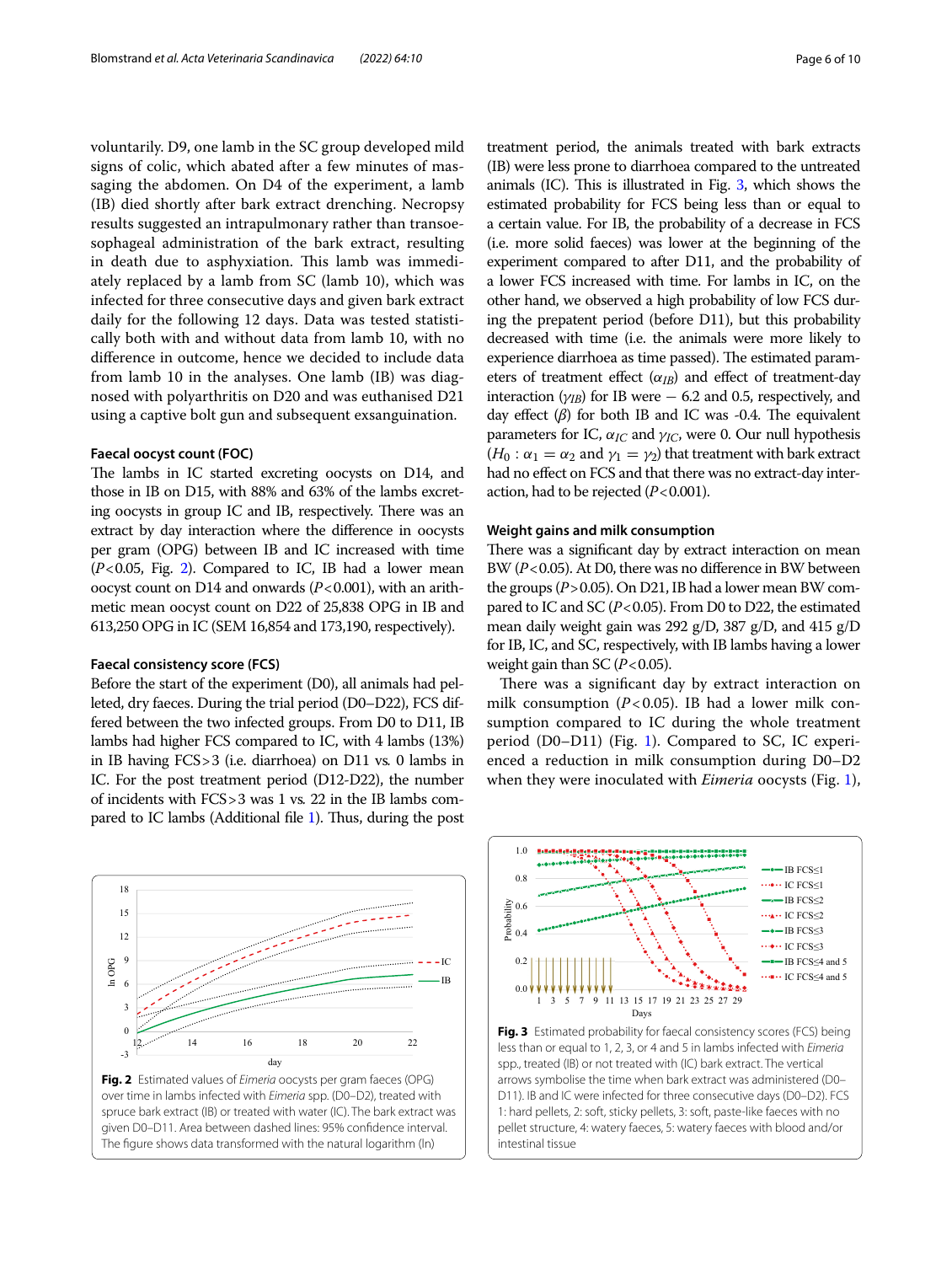although this diference was not signifcant (*P*>0.05). Additionally, this group had a minor drop in milk consumption from D13 to D19, also not signifcant (*P*>0.05). SC consumed the milk they were offered during the whole experimental period.

# **Discussion**

This study showed that bark extract from Norway spruce had anticoccidial properties in milk-fed lambs infected with *Eimeria* spp. The regression analyses support the hypothesis that oral administration of bark extract reduces the excretion of *Eimeria* oocysts in lambs for the period up until 22 days after infection, corresponding to 12 days after the last day of bark extract administration. We also demonstrated that the diference in oocyst excretion between the treated and the untreated group increased with time, past the time of the extract administration. These findings agree with the results of other studies addressing the possible efects of CT containing PSM against protozoa. In a study where experimentally infected weaned lambs were fed CT-rich sainfoin (*Onobrychis viciifolia*), they found reduced faecal oocyst excretion in treated lambs compared to untreated control lambs [[24\]](#page-9-11). Similarly, in an experiment with naturally infected goats it was found that animals receiving pine needles had signifcantly lower FOC than the untreated control group [[29\]](#page-9-4). Quebracho extract supplemented to the diet reduced the *Eimeria* oocyst excretion in naturally infected goats [\[28](#page-9-12)]. Providing DM digestibility of a diet does not change, reduced feed intake will result in a reduced amount of faeces. Therefore, FOC might appear to increase as it is a concentration number. Similarly, diarrhoea will have a diluting efect on the oocyst concentration, as FOC is estimated on fresh matter basis. To reduce this type of biases, it would have been ideal to calculate faeces dry matter content and express the oocyst number per gram of dry matter faeces. However, it is important to point out that both a lower feed intake and lower FCS in group IB would increase FOC and not decrease it, as we observed.

After discontinuation of the treatment (from D12 onwards), the lower FCS of IB coincided with the lower FOC, compared to IC. From D14, we saw that IC had a higher FCS compared to IB and SC, which coincided with the prepatent time of ovine *Eimeria* infections, which is 12–20 days for most ovine species, including the pathogenic species *E. ovinoidalis* and *E. crandallis* that constituted  $\approx$  62% of the infection dose used in our study [[32\]](#page-9-7). A high oocyst excretion correlates with damage to the intestinal mucosa and diarrhoea in ruminants [[38](#page-9-15)].

The IC lambs had a reduction in milk consumption during the oocyst inoculation period (D0–D2), which can be expected for animals exposed to parasites [\[39](#page-9-16)].

Additionally, this group had a drop in milk intake during D13–D19. This period coincides with the end of the prepatent period of several ovine *Eimeria* spp., which is when we would expect damage to the intestinal mucosa and a subsequent reduction in appetite [\[38\]](#page-9-15). IB lambs also had a reduction in milk intake in the same time frame, but to a much lesser degree and on D13–D14 only.

Shortly after bark extract treatment, several of the animals in the IB group had reduced milk intake and showed symptoms of obstipation and colic, in some cases with subsequent diarrhoea. We also observed lower mean daily weight gain for IB compared to IC and SC lambs. We assumed that the elevated FCS and the reduction in milk consumption during the treatment period (D0–D11) was a consequence of the bark extract administration, which was confrmed by the fact that FCS decreased, and the appetite returned to normal after discontinuation of the extract treatment. The reduced growth we experienced in this trial was probably due to the reduction in voluntary feed intake, likely attributed to the high astringency of CTs, hence the low palatability of the extract [[40\]](#page-9-17). Additionally, direct toxic effects of the extract, or impact on the dry matter digestibility of the feed, can have a negative impact on the animal's growth [[41,](#page-9-18) [42\]](#page-9-19).

Detrimental efects of plant extracts have been reported previously. For instance, CT-rich quebracho extracts have shown to cause anorexia, diarrhoea, and reduced growth in lambs  $[43, 44]$  $[43, 44]$  $[43, 44]$ . The observed difference in BW between the treatment groups in these two studies was nullifed at the end of the experiment, day 39–67. In the present trial, the animals were euthanised at D22, hence we were unable to evaluate the long-term efect of the bark extract on the BW.

In another experiment, extracts of Ethiopian plants caused anorexia and near moribund behaviour in house mice infected with *Heligmosomoides bakeri* [[45\]](#page-9-22). Loose stool in sheep and goats treated with wattle tannin extracts containing 70% CT was attributed to the low molecular weight of hydrolysable tannins in the extract, the ability of hydrolysable tannins to desquamate the intestinal surface epithelium and in this way cause diarrhoea [\[46\]](#page-9-23). Contradictory to these fndings, in trials where lambs were naturally infected with *Eimeria* spp. were fed CT-rich sainfoin diets, there were no diferences between the groups regarding FCS and weight gain [[24](#page-9-11), [27\]](#page-9-3). Although the efective CT dose in our trial (2.4–4.8 g CT/20 kg BW) was lower than that used in other studies (10–58 g CT/20 kg BW) [[24,](#page-9-11) [47,](#page-9-24) [47\]](#page-9-24), our IB lambs still exhibited detrimental efects of the bark extract, i.e. lower body weight gain, reduced milk consumption, and increased FCS during the treatment, compared to IC. Possible reasons for this might be the diferent composition of the plant materials (spruce bark *vs.* sainfoin vs*.*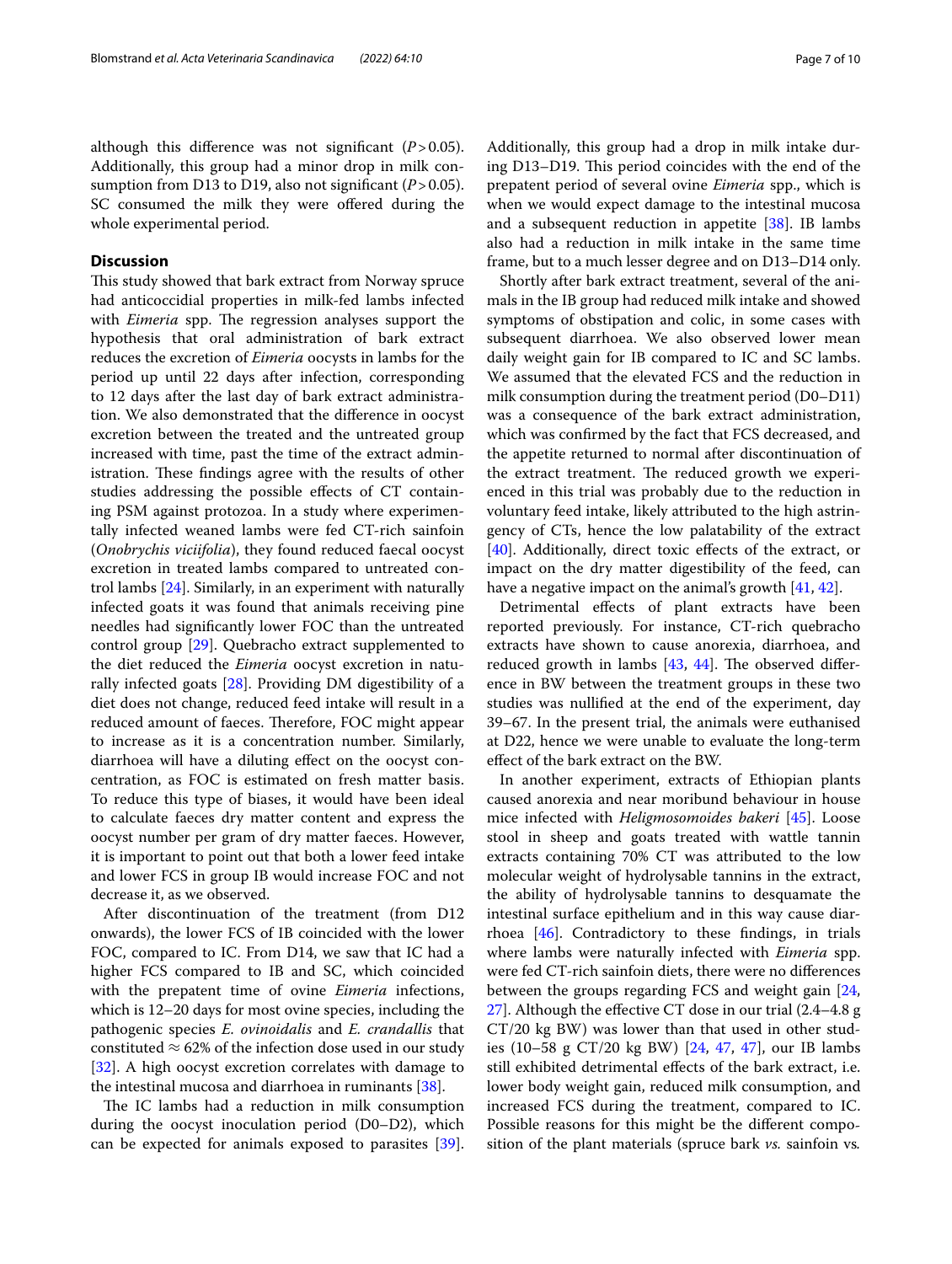wattle vs. quebracho), the route of administration of the CT-rich supplement (extract vs*.* in-feed), or the age of the animals (pre-weaned *vs.* weaned). There might be other, non-CT, components in the respective plants contributing to the antiparasitic efect.

A reduction in the levels of parasitism is often followed by improvement on the performance of the host. In this trial, although we saw a signifcant reduction in OPG and a lower FCS of IB lambs in the post treatment period, we also observed detrimental efects of the extracts, such as higher FCS during the treatment period and a signifcant reduction in milk consumption and weight gain. It has been previously reported that CT consumption can have positive (antiparasitic) and negative (anti-nutritional) consequences when consumed by parasitised host [\[48](#page-9-25)]. Although IB had signifcantly lower overall FOC (D1– D22) compared to IC (98.0% lower), the anti-nutritional efects of the bark extracts on performance (10.3% lower BW for IB at the end of experiment and 29.0% lower milk intake for IB for the treatment period (D0–D11), compared to IC) and the initial problems of indigestion outweighed the pathological efects of the coccidia infection, thus the trade-off resulted in an overall cost for the parasitised animals. A reduction in the extract dose, in volume and/or in CT content per kg BW, or in the duration of administration, would most likely have resulted in a better trade-off between anti-parasitic efficacy and adverse efect induced by the supplementation in the treated lambs. Nevertheless, the possibility that the BW of the treated lambs may have caught up with or surpassed that of lambs in the sham-infected control group, if the experiment was prolonged, cannot be excluded.

CT are components important for the plant's protection; their consumption can penalise herbivores and act as feeding repellents. The consumption of tannins has been associated with a reduction in feed intake and dry matter digestibility when administered at 7.5–10% of the dry matter [\[42](#page-9-19)]. High concentrations of Quebracho extract are considered toxic to ruminants which can be attributed to CTs' ability to bind to proteins  $[49]$  $[49]$  $[49]$ . It seems that CT administered via the feed, e.g., as browse, hay, or pelleted feed, may have fewer negative efects on faecal consistency and feed intake compared to crude plant extracts administered through drenching [[24,](#page-9-11) [27,](#page-9-3) [43](#page-9-20), [45](#page-9-22), [46,](#page-9-23) [50\]](#page-9-27). The animals in our trial were young lambs without a fully developed ruminating function. It has been reported that ruminants are able to tolerate potential toxic efects of CT by slowly adapting their ruminal bacteria through shifting the microbial population towards microbes able to alter the CT [\[51\]](#page-9-28). It is likely that young lambs with undeveloped rumen may not have this ability, which would make them more susceptible to an astringent, toxic component. Another mechanism for tolerating the anti-nutritional efects of CT is by excreting CT-binding proteins in the saliva [[40\]](#page-9-17). Little research has focused on CT-binding proteins in ruminant saliva, and it is plausible that the protein composition in preruminant lambs is diferent from adults.

It is improbable that the reduction in milk intake in IB lambs was due to the total volume of extract ofered. According to Large, 1964, the volume of omasum-abomasum measured in≥3 weeks old lambs of a similar breed is>250 mL, which was the amount of bark extract given in our trial  $[52, 53]$  $[52, 53]$  $[52, 53]$  $[52, 53]$ . This was indeed confirmed by the fact that IC receiving 250 mL water consumed all the milk replacement they were ofered. Nevertheless, the bark extract had a higher viscosity compared to water, which might have infuenced the passing time of the drenched substance (i.e. the time it takes for the extract to pass the abomasum). Furthermore, the bark extract contains components (e.g., CT) which might infuence the abomasum and the animal negatively, e.g., by causing nausea.

In this trial, the bark extract was administered by oral gavage for 12 days. More research is needed regarding modes of administration to make it practicable to use bark extract as an agent to control parasites in young lambs.

We suggest that future research should focus to improve the trade-of between the negative side efects *vs.* the benefts of the treatment to assess if the trade-of could be better utilised at a lower bark extract concentration. We also recommend conducting a dose–response study and to evaluate the outcome with subsequent necropsy. Furthermore, we suggest additional studies with higher parasite load and a longer follow-up period, e.g., from birth till slaughtering at 5 months of age, which is common in Norway, to assess if the bark extract treated group will beneft from the lower parasite burden in a longer perspective.

Coccidiosis is considered an important disease in sheep production worldwide. If spruce bark extracts can be used to control coccidiosis in sheep, it will help reducing oocyst shedding and prevent the contamination of pastures. This will decrease the need of metaphylactic treatment, which again will reduce the development of anticoccidial resistance.

### **Conclusion**

The water-based extract of bark from Norway spruce (*P. abies*) showed anticoccidial properties by reducing the oocyst excretion in milk-fed lambs. Additionally, after treatment with bark extract, the lambs experienced a lower incidence of diarrhoea. We observed unwanted side efects of the bark extract, expressed as cases of indigestion, reduced milk consumption and body weight gain.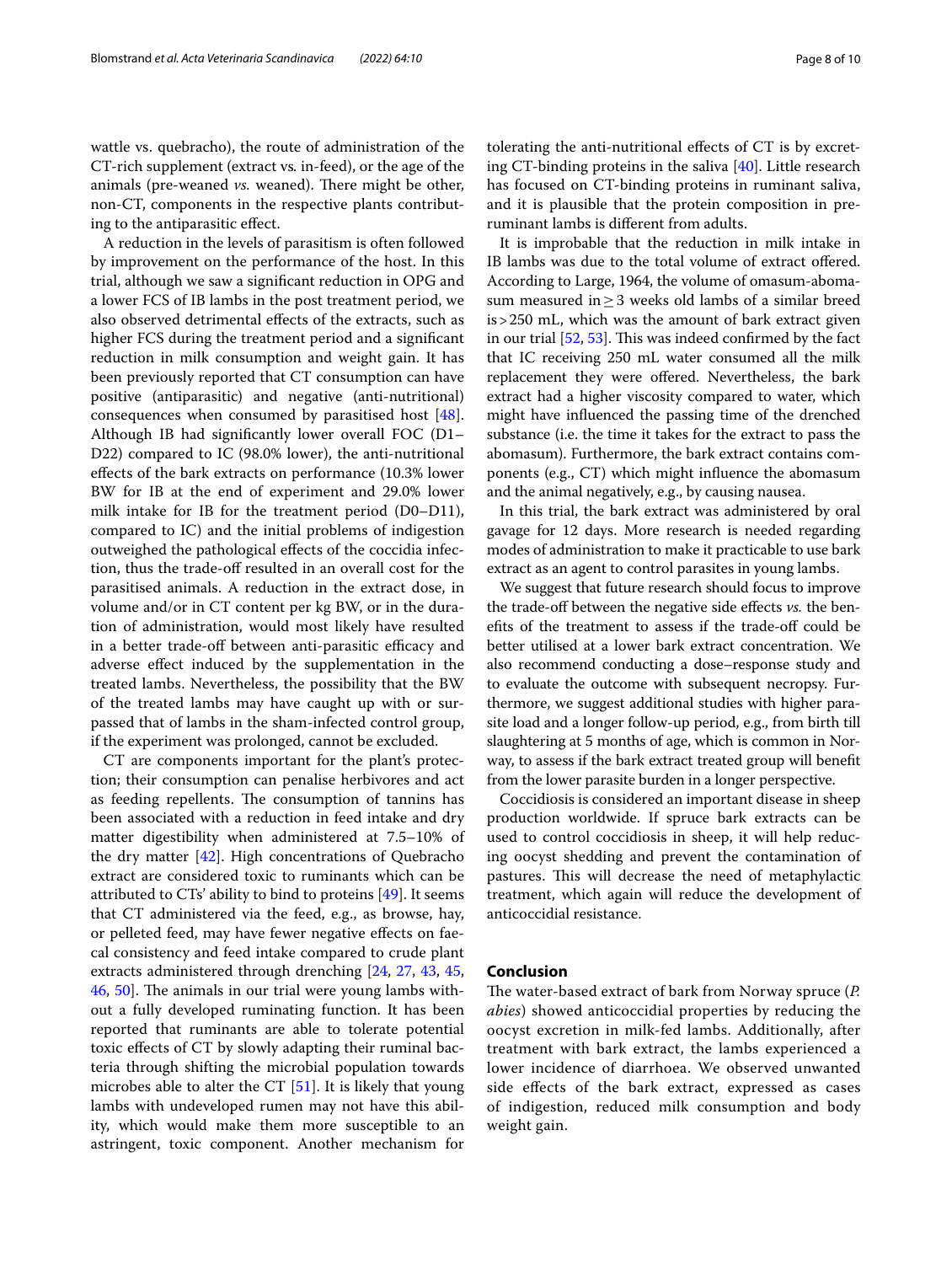#### **Abbreviations**

BW: Body weight; CT: Condensed tannins; DM: Dry matter; FCS: Faecal consistency score; FOC: Faecal oocyst count; IB: Infected lambs treated with bark extract; IC: Infected, untreated control animals; SC: Sham-infected, untreated control animals; mBW: metabolic body weight; OPG: Oocysts per gram faeces; PSM: Plant secondary metabolite.

# **Supplementary Information**

The online version contains supplementary material available at [https://doi.](https://doi.org/10.1186/s13028-022-00629-y) [org/10.1186/s13028-022-00629-y.](https://doi.org/10.1186/s13028-022-00629-y)

<span id="page-8-11"></span>**Additional fle 1** Faecal consistency score of every individual on each sampling day. IB and IC were infected for 3 consecutive days (D0–D2), with 100,000 sporulated *Eimeria* oocysts. IB was treated with spruce bark extract for 12 consecutive days (D0–D11). IC and SC were given the equivalent amount of tap water. SC was not sampled on D10–D19. FCS: faecal consistency score; IB: infected lambs treated with bark extract; IC: infected, untreated control animals; SC: sham-infected, untreated control animals. n is the number of samples collected on the specifc sampling day.

#### **Acknowledgements**

We wish to thank Bendik Toldnes at SINTEF Ocean for his crucial contribution in the extract production process, Snorre Stuen, Ane Odden, and Silje K. Nes at NMBU Sandnes for obtaining *Eimeria* infected faeces for the inoculum, and Peggy Haugnes for her invaluable help during the animal trial. Also Torfnn Torp, NIBIO, is acknowledged for his vital assistance with statistical procedures. Lastly, Sokratis Ptochos is thanked for being a valuable discussion partner throughout the project period.

#### **Prior to publication**

Data included in this article have previously been published in the Proceedings of the IAHA Videoconference on Organic Animal Husbandry, September 21–22, 2020.

#### **Author contributions**

BMB, HLE, and KMS designed the experiment, BMB, HLE, JREJ, and KMS performed the experiment, including collecting all samples, IMA and KMS prepared bark and produced and analysed the bark extracts, HS, KMS, IMA, BMB, SMT, and SA analysed and interpreted data. All authors read and approved the final manuscript.

#### **Funding**

This trial was funded through the Organic Plus project, which received funding from the European Union's Horizon 2020 research and innovation programme under Grant Agreement No 774340. The project also received fnancial support from Regionalt forskningsfond Møre og Romsdal, Norway, Grant no 282467 and the Research Council of Norway, the BIONÆR programme, through the Bark Cure project, Grant number 268264.

#### **Availability of data and materials**

The datasets used and analysed during the current study are available from the corresponding author on reasonable request.

### **Declarations**

### **Ethics approval and consent to participate**

All experimentation was conducted in line with FOTS Norwegian Food Safety Authority, license number 18555, according to The Federation of European Laboratory Animal Science Associations (FELASA) guidelines and recommendations.

#### **Consent for publications**

Not applicable.

### **Competing interests**

The authors declare that they have no confict of interest.

### **Author details**

<sup>1</sup> Norwegian Centre for Organic Agriculture, Gunnarsveg 6, 6630 Tingvoll, Norway. <sup>2</sup> Department of Animal Health and Food Safety, Norwegian Veterinary Institute, Ås, Norway. <sup>3</sup> Division of Food Production and Society, Grassland and Livestock, Norwegian Institute of Bioeconomy Research, Gunnarsveg 6, 6630 Tingvoll, Norway. 4 Department of Industry, Biotechnology and Nanomedicine, SINTEF, Trondheim, Norway. <sup>5</sup> Animal and Veterinary Sciences, Scotland's Rural College, Edinburgh, UK. <sup>6</sup> Department of Veterinary and Animal Sciences, University of Copenhagen, Frederiksberg, Denmark.

# Received: 19 January 2022 Accepted: 30 March 2022

#### **References**

- <span id="page-8-0"></span>1. Chartier C, Paraud C. Coccidiosis due to *Eimeria* in sheep and goats, a review. Small Rumin Res. 2012;103:84–92.
- <span id="page-8-1"></span>2. Gulliksen SM, Jor E, Lie KI, Hamnes IS, Løken T, Åkerstedt J, et al. Enteropathogens and risk factors for diarrhea in Norwegian dairy calves. J Dairy Sci. 2009;92:5057–66.
- <span id="page-8-2"></span>3. Odden A, Enemark HL, Robertson LJ, Ruiz A, Hektoen L, Stuen S. Treatment against coccidiosis in norwegian lambs and potential risk factors for development of anticoccidial resistance—a questionnaire-based study. Parasitol Res. 2017;116:1237–45.
- <span id="page-8-3"></span>4. Taylor MA, Coop RL, Wall RL. 2016 Veterinary parasitology. In: Taylor MA, Coop RL, Wall RL,eds. West: Wiley Blackwell
- <span id="page-8-4"></span>5. Helle O. Winter resistant oocysts in the pasture as a source of coccidial infection in lambs. Acta Vet Scand. 1970;11:545–64.
- <span id="page-8-5"></span>The European Commission. Commission regulation (EU) No 37/2010 of 22 December 2009 on pharmacologically active substances and their classifcation regarding maximum residue limits in foodstufs of animal origin. Brussels, Belgium: The European Commission; 2020. p. 80.
- <span id="page-8-6"></span>7. Odden A, Denwood MJ, Stuen S, Robertson LJ, Ruiz A, Hamnes IS, et al. Field evaluation of anticoccidial efficacy: a novel approach demonstrates reduced efficacy of toltrazuril against ovine eimeria spp in norway. Int J Parasitol Drugs Drug Resist. 2018;8:304–11.
- <span id="page-8-7"></span>8. Anthony JP, Fyfe L, Smith H. Plant active components—a resource for antiparasitic agents. Trends Parasitol. 2005;21:7.
- 9. Githiori JB, Athanasiadou S, Thamsborg SM. Use of plants in novel approaches for control of gastrointestinal helminths in livestock with emphasis on small ruminants. Vet Parasitol. 2006;139:308–20.
- <span id="page-8-10"></span>10. Wunderlich F, Al-Quraishy S, Steinbrenner H, Sies H, Dkhil MA. Towards identifying novel anti-*Eimeria* agents: trace elements, vitamins, and plantbased natural products. Parasitol Res. 2014;113:3547–56.
- 11. Hoste H, Torres-Acosta JFJ, Sandoval-Castro CA, Mueller-Harvey I, Sotiraki S, Louvandini H, et al. Tannin containing legumes as a model for nutraceuticals against digestive parasites in livestock. Vet Parasitol. 2015;212:5–17.
- 12. Spiegler V, Liebau E, Hensel A. Medicinal plant extracts and plant-derived polyphenols with anthelmintic activity against intestinal nematodes. Nat Prod Rep. 2017;34:627–43.
- 13. Mueller-Harvey I, Bee G, Dohme-Meier F, Hoste H, Karonen M, Kölliker R, et al. Benefts of condensed tannins in forage legumes fed to ruminants: importance of structure, concentration, and diet composition. Crop Sci. 2019;59:861–85.
- 14. Muthamilselvan T, Kuo T, Wu Y, Yang W. Herbal remedies for coccidiosis control : a review of plants, compounds, and anticoccidial actions. Evid-Based Complement Altern Med. 2016. [https://doi.org/10.1155/2016/](https://doi.org/10.1155/2016/2657981) [2657981](https://doi.org/10.1155/2016/2657981).
- <span id="page-8-8"></span>15. Hoste H, Ocampos GM, Marchand S, Sotiraki S, Sarasti K, Blomstrand BM, et al. Use of agroindustrial by products containing tannins for the integrated control of gastrointestinal nematodes in ruminants. Parasite. 2022. [https://doi.](https://doi.org/10.1051/parasite/2022010) [org/10.1051/parasite/2022010.](https://doi.org/10.1051/parasite/2022010)
- <span id="page-8-9"></span>16. Blomstrand BM, Enemark HL, Øines Ø, Steinshamn H, Aasen IM, Mahnert K-C, et al. Extracts of pine bark (*Pinus sylvestris*) inhibit *Cryptosporidium parvum* growth in cell culture. Parasitol Res. 2021. [https://doi.org/10.1007/](https://doi.org/10.1007/s00436-021-07220-w) [s00436-021-07220-w.](https://doi.org/10.1007/s00436-021-07220-w)
- 17. Barone CD, Zajac AM, Ferguson SM, Brown RN, Reed JD, Krueger CG, et al. In vitro screening of birdsfoot trefoil *Lotus corniculatus* L Fabaceae strains